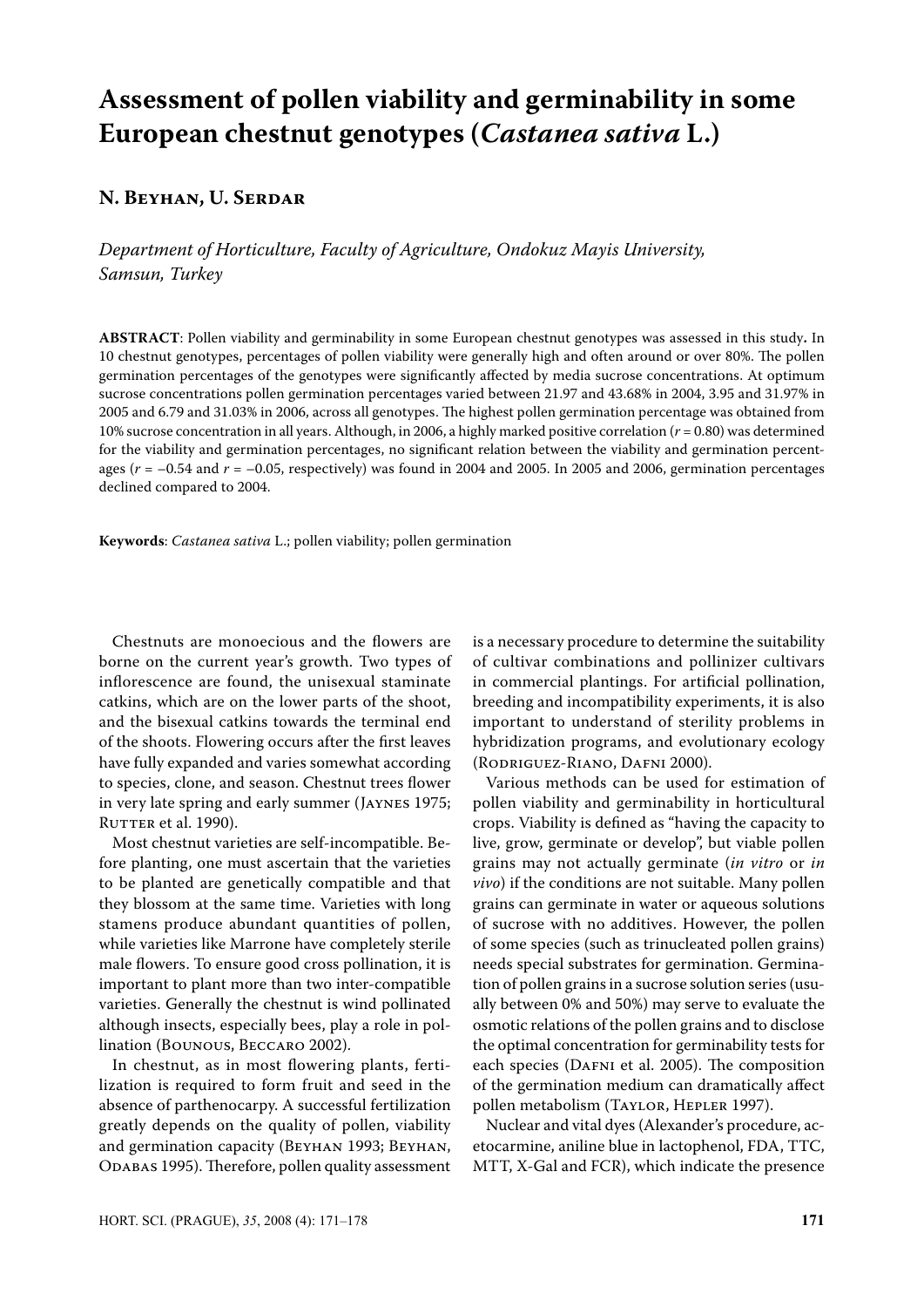of cytoplasm or enzymes, respectively, were used to determine the pollen viability (RODRIGUEZ-RIANO, DAFNI 2000; NEPI et al. 2005). The pollen germination results can also be used as an indicator of pollen viability.

There have been several flower morphology and fertilization biology studies in chestnut (SOYLU 1981, 1992; Valdiviesso et al. 1993; Bounous, Torello Marinoni 2005; Mert, Soylu 2007). However, to date there have been fewer studies as compared to some of the other temperate zone fruit species. In addition, pollen germination potential and quality may differ from genotype to genotype. Therefore, the objective of this study was to investigate the viability and germination percentages of pollen collected from different genotypes.

#### **MATERIALS AND METHODS**

This study was carried out in Fatsa district of Samsun, Turkey in 2004-2006. Selected chestnut genotypes from The Black Sea Region namely SE3- 12, SE18-2, SE21-2, SE21-9, 552-8, 552-10, 554-14, 556-8 and SA5-1 (Serdar 1999; Serdar, Soylu 1999), Sarıaslama cv. (Ayfer, Soylu 1995) were used in the study.

Mature catkins were randomly collected from three trees of each cultivar at full bloom stage in June. Samples were collected in the morning between 8 and 9 a.m. In this experiment, only male catkins were used as bisexual catkins often produce non-functional pollen. The catkins were laid on clean black paper in the laboratory.

The viability of freshly collected pollen grains was determined using a 1% TTC (2,3,5-triphenyl tetrazolium chloride) solution (STANLEY, LINSKENS 1985). One or two drops of TTC solution was put on a clean microslide and pollen grains were sprinkled on these drops with a brush. Then, the drop was carefully covered by a cover glass without trapping air and kept for 2 h at ambient conditions. Then it was analyzed with a light microscope at a magnification of 400×. In the viability tests, 16 counts were made on four different fields in each of 4 microslides of all genotypes. At least 100–150 pollens were counted per observation field. A total of 2,000 pollen were counted per chestnut genotypes in this study of pollen viability. The pollen grain was considered viable if it turned red in colour.

Pollen germination was measured using methods described by BEYHAN and ODABAS (1995). Sucrose solutions of different concentration were added to basic agar of 1%. Four different sucrose concentrations, 5%, 10%, 15% and 20%, were tested in 2004. As

the results obtained from the sucrose concentration of 20% were very low, this concentration was excluded from the study in the following years. However, the concentration of 5% gave high results, so the 0% concentration was also studied in 2005 and 2006. Approximately 10 ml of the medium was dispensed into glass Petri dishes, 8 cm in diameter. After it cooled and became semi-solid, the pollen grains were sieved through a screen with a mesh size of 0.149 mm onto the solidified medium to allow a uniform distribution of grains on the surface of the medium. The plates were then covered and incubated at 30°C for 24 h. After germination, pollens in the Petri dishes were refrigerated until counted. Two Petri dishes were used per sucrose concentration and eight observation areas were chosen randomly for each Petri dish. At least 100–150 pollens per observation field were counted in the germination tests. A total of 8,000 pollen grains were counted to estimate the germination percentage for each genotype. Pollen was considered as germinated if the pollen tube was at least as long as the length of the pollen grain.

Data were analyzed using the General Linear models (GLM) procedure of SPSS (10.0). The experimental design is a factorial experiment with two factors (Sources; A, B and  $A \times B$ ) and 4 replicates. Means were separated by using Duncan's multiple comparison. Data of pollen viability and germination percentages were transformed using the arcsin transformation before statistical analysis.

#### **RESULTS AND DISCUSSION**

Pollen viability of the genotypes tested with TTC is presented in Table 1. Within each year, significant differences were found among the pollen viability rates of the chestnut genotypes. Viability percentages were generally high, not less than 80%. In general, in some previous studies, similar results for pollen viability were reported in Rubus species (12–59%) by NYBOM (1985), in chestnut (67%) by SEIIDOV (1988), in hazelnut (49–97%) by BEYHAN and ODABAS (1995), in apricot (76–86%), sweet cherry (67–81%), sour cherry (71%) by BOLAT and PIRLAK (1999), in walnut (81-94%) by SUTYEMEZ (2007).

There were also differences in pollen viability depending on experimental years (Table 1). For instance, whereas the genotype 552-8 had the highest pollen viability rate in 2005, it had the lowest pollen viability rates in 2004 and 2006. On the other hand, the genotype SE18-2 had the lowest pollen viability rate in 2004 while it had the highest pollen viability rate both in 2005 and 2006. The genotypes 554-14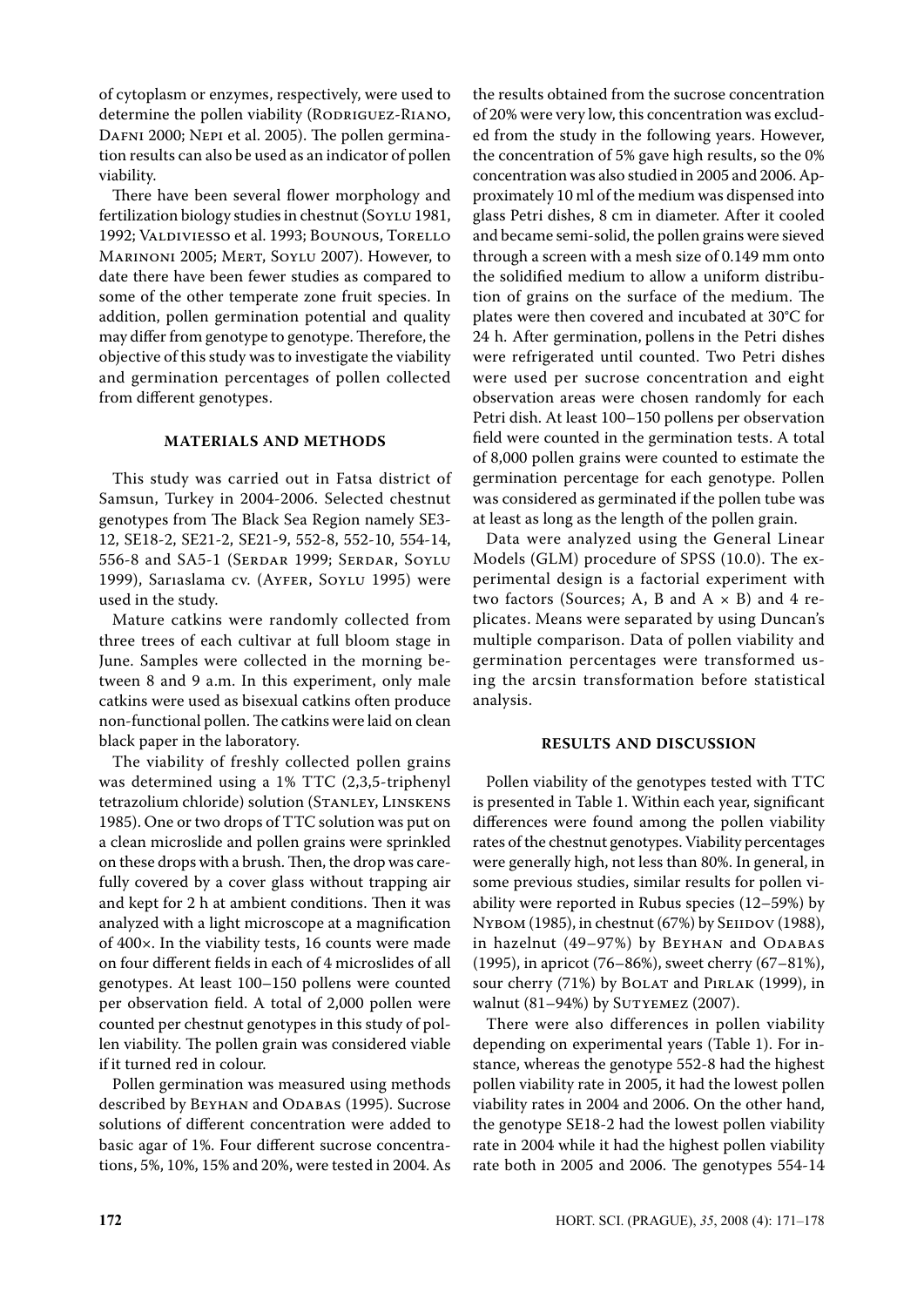Table 1. Percentage of pollen viability of chestnut genotypes between the years of 2004–2006 (%)

|            | 2004        |           | 2005       |        | 2006        |        |           |
|------------|-------------|-----------|------------|--------|-------------|--------|-----------|
| Genotypes  | mean        | <b>SD</b> | mean       | SD     | mean        | SD.    | Means     |
| SE3-12     | 85.52 abcde | ± 3.93    | 93.30 ab   | ± 2.01 | 81.35 de    | ± 7.85 | 86.72 A   |
| SE18-2     | 61.90 g     | ± 11.55   | 91.08 abc  | ± 6.06 | 86.65 abcde | ± 3.38 | 79.88 BC  |
| SE21-2     | 88.88 abcd  | ± 4.00    | 88.89 abcd | ± 2.79 | 78.71 ef    | ± 4.65 | 85.49 AB  |
| SE21-9     | 82.28 cde   | ± 10.79   | 90.66 abc  | ± 6.50 | 85.36 bcde  | ± 3.31 | 86.10 AB  |
| $552-8$    | $63.65$ g   | ± 10.95   | 92.78 ab   | ± 2.23 | $69.12$ fg  | ± 7.20 | 75.18 C   |
| 552-10     | 86.88 abcd  | ± 11.43   | 93.79 a    | ± 3.03 | 62.70 g     | ± 6.79 | 81.12 AB  |
| 554-14     | 88.06 abcde | ± 2.14    | $68.27$ fg | ± 4.94 | 91.14 abc   | ± 3.36 | 82.49 AB  |
| 556-8      | 86.84 abcde | ± 3.41    | 93.57 ab   | ± 1.57 | 79.80 de    | ± 7.03 | 86.74 A   |
| $SA5-1$    | 85.38 bcde  | ± 3.14    | 80.65 de   | ± 4.30 | 87.26 abcde | ± 3.69 | 84.43 AB  |
| Sariaslama | 87.80 abcde | ± 5.64    | $68.50$ fg | ± 4.93 | 87.27 abcde | ± 5.13 | 81.19 ABC |
| Means      | 81.72 B     |           | 86.15 A    |        | 80.94 B     |        |           |

Means followed by the same letter are not significantly different  $(P = 0.01)$ , SD – standard deviation

and Sarıaslama had higher pollen viability rates in 2004 and 2006 compared to 2005. The differences between data of the three years (2004, 2005 and 2006) can be explained by changing environmental conditions. Genotypic differences must also be taken into account in determining pollen quality traits (Dafni et al. 2005).

The pollen germination percentages of the genotypes varied significantly trough the range of sucrose concentrations (Tables 2, 3, 4). In 2004, the highest pollen germinations were from SE18-2 genotype (43.68 and 42.53%) with 5 and 10% sucrose concentration, respectively, and SE21-9 (38.19%) with 10% (Table 2). In 2005, SE18-2 with 0% sucrose concentration had the highest pollen germination (31.97%) (Table 3). In both 2004 and 2005, SE18-2 had the highest pollen germination, although in 2006 it was significantly lower than some other genotypes. In 2006, 554-14 with 5 and 10% sucrose concentration had the highest pollen germination (31.03 and 29.05%) (Table 4). On the other hand, in 2004, 554-14 had the lowest germination. 556-8 had the lowest germination in 2005 and 2006, having an average rate in 2004. In the first two years, Sarıaslama had one of the lowest pollen germination rates but this genotype showed one of the highest germination rates in 2006.

In the present study, in 2005 and 2006, pollen germination declined compared to 2004. Pollen quality in the spring period of 2005 and 2006 was more adversely affected by climatic conditions than in 2004. Therefore, this study indicates that the pollen germination performance of the examined chestnut genotypes can vary with years.

Pollen germination at the optimal sucrose concentrations varied between 21.97 and 43.68% in 2004, 3.95 and 31.97% in 2005, 6.79 and 31.03% in 2006. Maximum pollen germination did not exceed 44%. Therefore, with the fact of having over 20% germination at least in two years, SE18-2, 554-14, SE3-12, SE21-9, Sarıaslama and SA5-1 can be recommended as promising male parents and pollinizers. However, Jaynes (1975) indicated that it was very difficult to reach over 60% in chestnut pollen germination. The highest pollen germination percentages in chestnut were reported to be 38.3% (VALDIVIESSO et al. 1993), 47.11% (Zhifang et al. 2005) and 33% (Fernando et al. 2006). However, SOYLU (1981) and MERT and SOY- $LU$  (2007) reported that the highest pollen germination percentages were 80.8 and 78%, respectively. These differences may be due to genotypic variations and different environmental conditions during growth.

The results obtained from the present experiment for pollen germination were generally lower than those found in the previous studies with other temperate fruit species (ETI 1991; BEYHAN, ODAbas 1995; Bolat, Pirlak 1999; Sutyemez 2007). It was also reported that germination success may depend on the humidity to which the pollen grains were exposed prior to the germination test and on the pollen age (DAFNI et al. 2005). Moreover, it was noted that the rate of pollen germination *in vitro*  depends largely on the experimenter's success in finding the optimal medium. In addition, weather conditions, position of the flowers on the canopy, genetic variations between individuals and timing at the season were referred to be the reasons of intraspecific variations.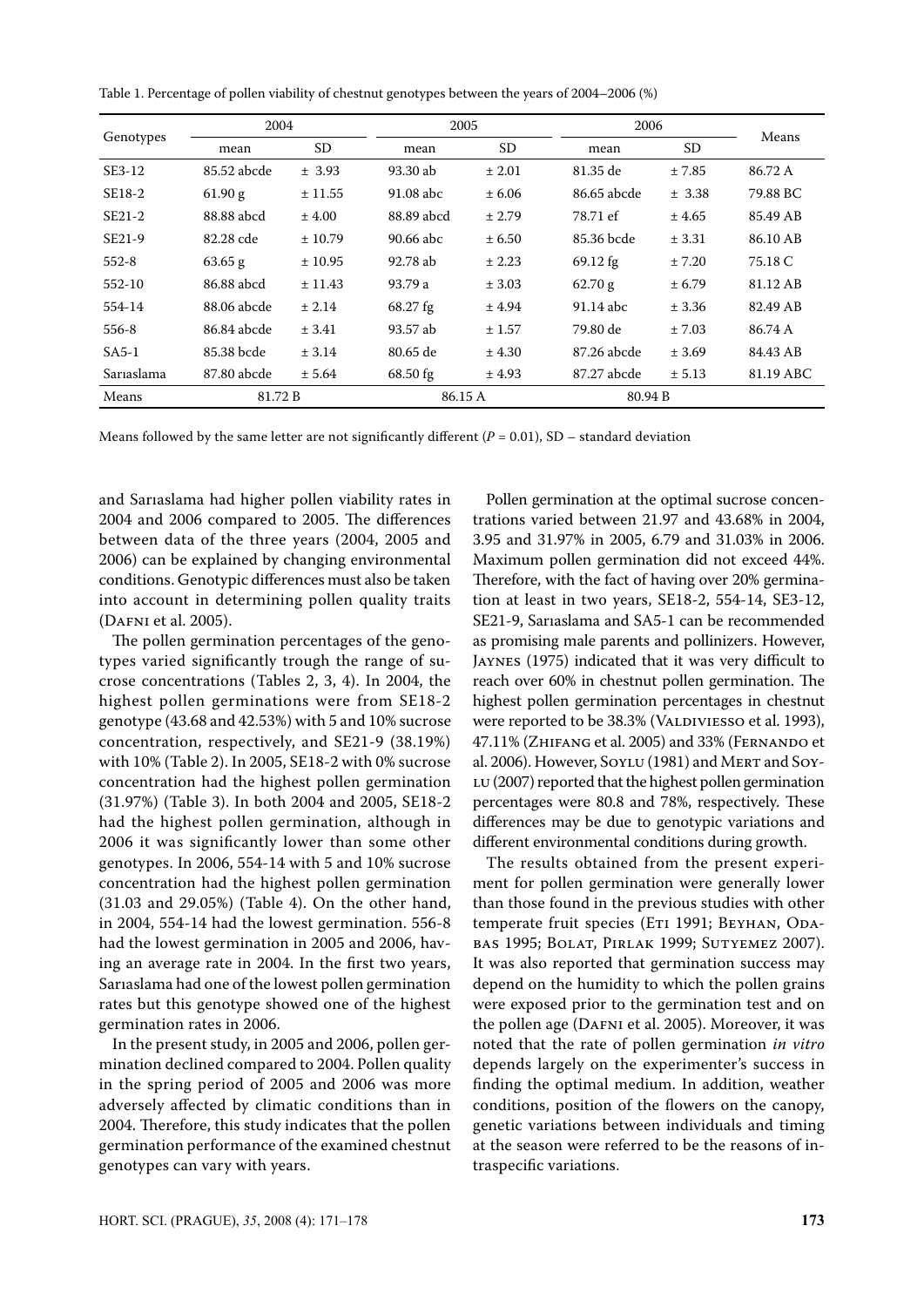| ± 2.59<br>± 3.30<br>± 3.28<br>G<br>5<br>16.48 klmno<br>22.92 fghij<br>42.53 a<br>mean<br>Genotypes<br>SE18-2<br>SE21-2<br>SE3-12 |            | $\Xi$       |          | $\frac{15}{2}$ |        |                 |            | Means     |
|----------------------------------------------------------------------------------------------------------------------------------|------------|-------------|----------|----------------|--------|-----------------|------------|-----------|
|                                                                                                                                  |            |             |          |                |        | $\overline{20}$ |            | for       |
|                                                                                                                                  |            | mean        | GS       | mean           | SD     | mean            | SD         | genotypes |
|                                                                                                                                  |            | 30.72 cde   | ± 4.87   | 17.36 jklmn    | ± 4.03 | 7.56 q          | ±1.39      | 18.03 C   |
|                                                                                                                                  |            | 43.68 a     | ± 6.15   | $21.38$ ghijk  | ± 2.14 | .7.62 jklmn     | ± 5.36     | 31.30 A   |
|                                                                                                                                  |            | 24.92 efgh  | ±1.62    | 13.67 mno      | ± 0.97 | $2.17r$         | $\pm 0.89$ | 15.92 D   |
| ± 4.02<br>35.42 bc<br>SE21-9                                                                                                     |            | 38.19 ab    | ± 5.78   | 28.93 def      | ± 5.82 | 12.91 no        | ± 2.29     | 28.86 A   |
| ± 3.11<br>$21.21$ ghijk<br>552-8                                                                                                 |            | 26.29 defg  | ± 5.81   | 13.61 no       | ± 3.54 | 2.21r           | ± 2.38     | 15.83 D   |
| ±1.68<br>14.46 Imno<br>552-10                                                                                                    |            | 32.49 bcd   | ± 8.31   | 28.45 def      | ± 6.12 | 8.83 pq         | ± 2.57     | 21.06 B   |
| ± 1.72<br>18.81 ijklm<br>554-14                                                                                                  |            | 21.97 ghijk | $6.99 +$ | 6.28q          | ± 2.73 | 1.21r           | 0.46       | 12.07 E   |
| ± 4.05<br>19.72 hijkl<br>556-8                                                                                                   |            | 27.02 defg  | ± 4.73   | 19.49 hijkl    | ± 4.15 | 8.34 pq         | $\pm$ 1.24 | 18.64 BC  |
| ±4.11<br>24.94 efgh<br>SA5-1                                                                                                     |            | 23.91 fghi  | ± 3.66   | 13.31 no       | ± 2.63 | 6.81 q          | $\pm$ 0.74 | 17.24 CD  |
| ±1.94<br>8.72 pq<br>Sarıaslama                                                                                                   | <u>ٰمٰ</u> | .44 klmno   | ±1.64    | 22.68 fghij    | ± 7.67 | 12.01 op        | ±1.82      | 14.96 D   |
| 22.52B<br>Means for sucrose                                                                                                      |            | 28.56 A     |          | 18.52 C        |        | 7.97 D          |            |           |

| Genotypes         |               |                   |                 | Sucrose concentrations (%) |                               |              |                     |              | Means              |
|-------------------|---------------|-------------------|-----------------|----------------------------|-------------------------------|--------------|---------------------|--------------|--------------------|
|                   | S             |                   | $\overline{10}$ |                            | $\overline{15}$               |              | $\Omega$            |              | tor                |
|                   | mean          | GS                | mean            | SD                         | mean                          | SD           | mean                | GS           | genotypes          |
| SE3-12            | 16.48 klmno   | ± 2.59            | 30.72 cde       | ±4.87                      | 17.36 jklmn                   | ± 4.03       | 7.56 q              | ±1.39        | 18.03 C            |
| SE18-2            | 42.53 a       | 3.30<br>$+1$      | 43.68 a         | $\pm 6.15$                 | $21.38$ ghijk                 | 2.14<br>$+1$ | 17.62 jklmn         | ± 5.36       | 31.30 A            |
| SE21-2            | 22.92 fghij   | 3.28<br>$+1$      | 24.92 efgh      | $\pm$ 1.62                 | 13.67 mno                     | ± 0.97       | $2.17r$             | $\pm 0.89$   | $15.92$ D          |
| SE21-9            | 35.42 bc      | $\pm$ 4.02        | 38.19 ab        | 5.78<br>$+1$               | 28.93 def                     | 5.82<br>$+1$ | 12.91 no            | ± 2.29       | 28.86 A            |
| 552-8             | $21.21$ ghijk | $\pm$ 3.11        | 26.29 defg      | 5.81<br>$\pm$              | 13.61 no                      | 3.54<br>$+1$ | 2.21r               | ± 2.38       | 15.83 D            |
| 552-10            | 14.46 Imno    | $\pm$ 1.68        | 32.49 bcd       | 8.31<br>$\pm$              | 28.45 def                     | $\pm 6.12$   | 8.83 pq             | $\pm$ 2.57   | 21.06 B            |
| 554-14            | 18.81 ijklm   | ± 1.72            | $21.97$ ghijk   | 6.99<br>$+1$               | 6.28q                         | ± 2.73       | 1.21r               | 0.46         | $12.07 E$          |
| 556-8             | 19.72 hijkl   | $\pm$ 4.05        | 27.02 defg      | 4.73<br>$+1$               | 19.49 hijkl                   | ± 4.15       | 8.34 pq             | $\pm$ 1.24   | 18.64 BC           |
| SA5-1             | 24.94 efgh    | $\pm 4.11$        | 23.91 fghi      | ± 3.66                     | 13.31 no                      | ± 2.63       | $6.81\,\mathrm{q}$  | $\pm$ 0.74   | 17.24 CD           |
| Sarıaslama        | 8.72 pq       | $\pm$ 1.94        | 16.44 klmno     | 1.64<br>$+1$               | 22.68 fghij                   | 7.67<br>$+1$ | $12.01$ op          | 1.82<br>$+1$ | 14.96 D            |
| Means for sucrose | 22.52         | $\mathbf{\Omega}$ | 28.56           | ⋖                          | 18.52                         | ◡            | 7.97 D              |              |                    |
|                   |               |                   |                 |                            | Sucrose concentrations $(\%)$ |              | 15                  |              |                    |
| Genotypes         | $\circ$       |                   | 5               |                            | $\Omega$                      |              |                     |              | Means              |
|                   | mean          | GS                | mean            | GS                         | mean                          | S            | mean                | SD           |                    |
| SE3-12            | 6.36 lm       | $\pm 2.17$        | 1.40 no<br>P    | $\pm$ 1.06                 | 14.12 de                      | ±4.82        | 17.34 c             | 5.42<br>$+1$ | 10.55 <sub>D</sub> |
| SE18-2            | 31.97 a       | ± 11.36           | 23.85 b         | 3.07<br>$+1$               | $12.20 \text{ defg}$          | ±1.46        | 9.65 ghij           | 3.72<br>$+1$ | 19.42A             |
| SE21-2            | 7.49 jkl      | $\pm 2.09$        | 3.51 nop        | $\pm$ 0.80                 | 5.29 mn                       | $\pm 0.76$   | 3.15 ор             | ±1.44        | $4.86\,\mathrm{F}$ |
| SE21-9            | $9.08$ hijk   | $\pm 2.06$        | 14.86 cd        | 3.94<br>$+1$               | 12.74 def                     | ± 2.35       | $6.54\,\mathrm{lm}$ | $\pm$ 1.27   | 10.81 CD           |
| 552-8             | 9.66 ghij     | $\pm 2.98$        | 8.28 ijkl       | 2.39<br>$+1$               | 9.53 ghij                     | 2.39<br>$+1$ | 3.88 nop            | $\pm 0.92$   | $7.84 E$           |
| 552-10            | 11.28 efgh    | ± 2.75            | 8.68 hijkl      | $\pm~1.86$                 | 12.04 defg                    | 3.66<br>$+1$ | 14.15 de            | ± 2.26       | 11.54 BC           |
| 554-14            | $10.95$ fgh   | $\pm$ 2.11        | 14.52 cd        | $\pm$ 2.07                 | 17.35 c                       | ± 2.16       | 7.84 ijkl           | $\pm$ 1.17   | 12.67B             |
| 556-8             | 3.95 nop      | $\pm$ 3.33        | 2.71p           | $\pm$ 1.12                 | 3.18 ор                       | $\pm$ 1.20   | 3.88 nop            | $\pm$ 0.67   | 3.43 G             |
| $SAS-1$           | 22.22 b       | ± 5.06            | 10.10 fghi      | $\pm$ 1.98                 | 10.06 fghij                   | $\pm$ 1.45   | 6.72 klm            | $\pm$ 1.01   | 12.28 BC           |
| Sarıaslama        | 3.05 ор       | $\pm$ 0.91        | 3.55 nop        | ± 0.52                     | 6.89 klm                      | 2.60<br>$+1$ | 9.95 fghij          | 1.68<br>$+1$ | 5.86 F             |
| Means             | 11.60A        |                   | 9.45B           |                            | 10.34A                        |              | 8.31 C              |              |                    |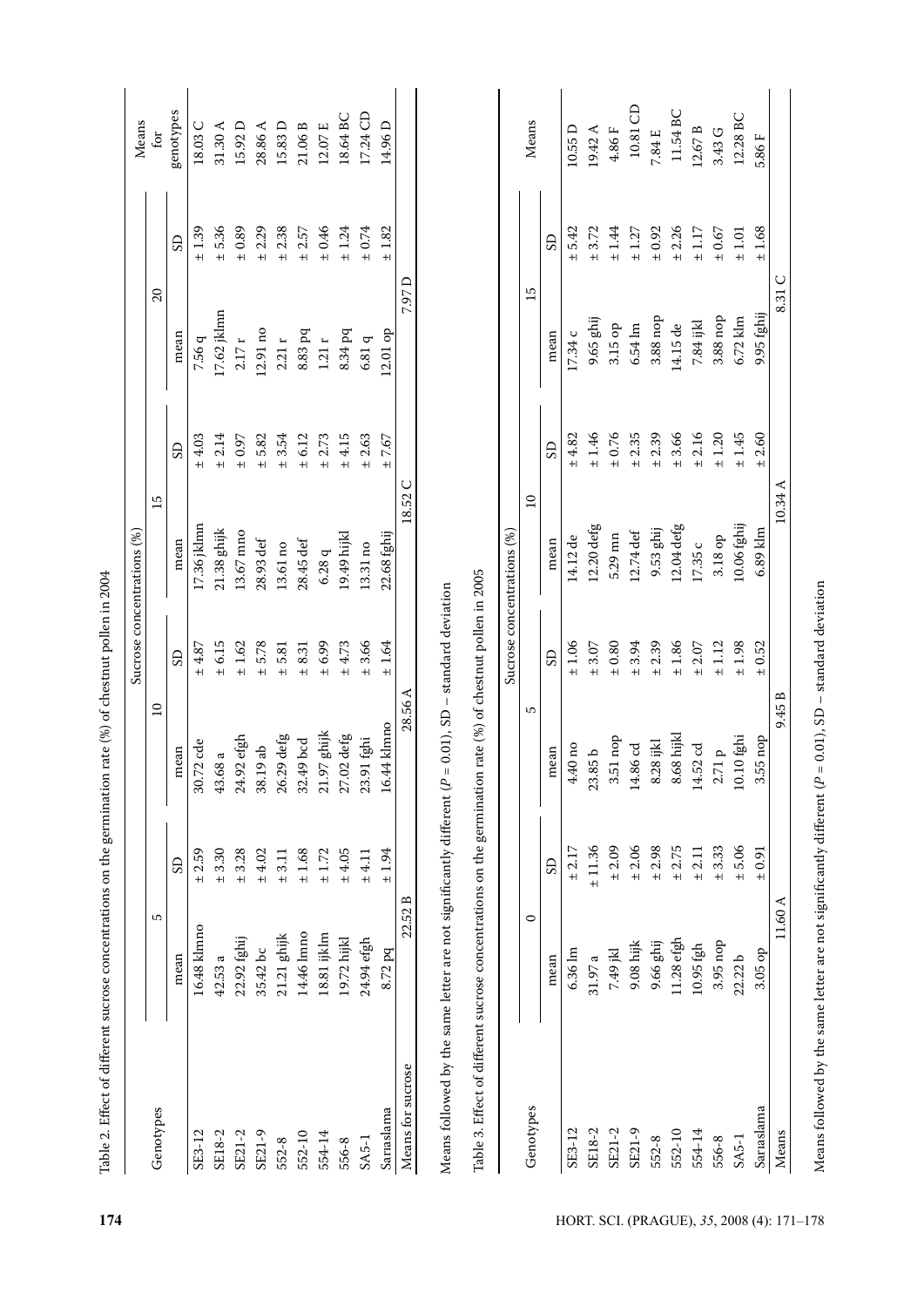| ֖֖֧֖֖֧֪֪ׅ֚֚֚֚֚֚֚֚֚֚֚֚֚֚֚֚֚֚֚֚֚֚֚֚֚֡֝֝֝֝֝֝<br>$\frac{1}{2}$                                                                                                                                                                    |
|-------------------------------------------------------------------------------------------------------------------------------------------------------------------------------------------------------------------------------|
| ı                                                                                                                                                                                                                             |
| .<br>.<br>į                                                                                                                                                                                                                   |
|                                                                                                                                                                                                                               |
|                                                                                                                                                                                                                               |
|                                                                                                                                                                                                                               |
|                                                                                                                                                                                                                               |
|                                                                                                                                                                                                                               |
| the second concerned to a contract the concerned to the concerned to the concerned to the concerned to the concerned to the concerned to the concerned to the concerned to the concerned to the concerned to the concerned to |
|                                                                                                                                                                                                                               |
| ξ                                                                                                                                                                                                                             |
| i<br>I                                                                                                                                                                                                                        |
| i<br>d<br>ì                                                                                                                                                                                                                   |

| ± 4.33<br>2.14<br>$\pm$ 1.95<br>$\pm 2.14$<br>2.97<br>2.48<br>$\pm$ 1.39<br>$\pm$ 3.78<br>$\pm$ 1.44<br>$\pm$ 1.60<br>GS<br>$+$<br>$+1$<br>$\cup$<br>11.68<br>15<br>5.25 mno<br>5.17 mno<br>$18.80\ \mathrm{efg}$<br>$7.07\,\mathrm{lm}$<br>$6.82\,\mathrm{lm}$<br>$6.74\,\mathrm{lm}$<br>26.50 bc<br>19.80 ef<br>$8.23$ kl<br>$12.37$ ij<br>mean<br>1.26<br>2.65<br>$\pm$ 2.45<br>$\pm$ 1.66<br>3.46<br>2.03<br>2.83<br>2.49<br>± 1.12<br>$\pm$ 7.27<br>$\Omega$<br>$+1$<br>$+1$<br>$+1$<br>$+1$<br>$+$<br>⋖<br>14.72.<br>$\Omega$<br>6.19 lmn<br>15.62 ghi<br>15.52 ghi<br>$17.69$ fgh $6.89$ lm<br>$6.90\,\mathrm{lm}$<br>$16.61$ fgh<br>$6.79 \,\mathrm{lm}$<br>23.91 cd<br>31.03a<br>mean<br>2.29<br>1.95<br>3.43<br>1.56<br>$\pm$ 1.30<br>4.20<br>1.78<br>1.63<br>6.37<br>2.17<br>GS<br>$+1$<br>$+1$<br>$+1$<br>$+1$<br>$+1$<br>$+1$<br>$+$<br>$+1$<br>$+1$<br>m<br>13.35<br>S<br>$5.15$ mno $5.06$ mno<br>$17.86~\mathrm{fgh}$<br>20.44 def<br>16.75 fgh<br>$29.05\ \mathrm{ab}$<br>14.79 hi<br>$8.14\,\mathrm{kl}$<br>mean<br>$3.73$ o<br>12.49 ij<br>$\pm$ 1.90<br>$\pm$ 4.40<br>$\pm 1.94$<br>2.45<br>1.86<br>4.04<br>$\pm$ 1.69<br>5.32<br>2.01<br>$\pm$ 0.71<br>G<br>$+1$<br>$+1$<br>$+1$<br>$+1$<br>$+1$<br>◡<br>11.46<br>$\circ$<br>5.89 lmno<br>5.55 mno<br>17.91 fgh<br>14.98 ghi<br>$7.01\ \mathrm{lm}$<br>4.21 no<br>21.92 de<br>$7.04\ \mathrm{lm}$<br>$19.66\,\mathrm{e}\mathrm{f}$<br>10.45 jk<br>mean | Genotypes | SE3-12 | SE18-2 | $SE21-2$ | SE21-9 | 552-8 | 552-10 | 554-14 | 556-8 | $SAS-1$ | Sarıaslama | Means |
|-----------------------------------------------------------------------------------------------------------------------------------------------------------------------------------------------------------------------------------------------------------------------------------------------------------------------------------------------------------------------------------------------------------------------------------------------------------------------------------------------------------------------------------------------------------------------------------------------------------------------------------------------------------------------------------------------------------------------------------------------------------------------------------------------------------------------------------------------------------------------------------------------------------------------------------------------------------------------------------------------------------------------------------------------------------------------------------------------------------------------------------------------------------------------------------------------------------------------------------------------------------------------------------------------------------------------------------------------------------------------------------------------------------------------------|-----------|--------|--------|----------|--------|-------|--------|--------|-------|---------|------------|-------|
| Sucrose concentrations (%)                                                                                                                                                                                                                                                                                                                                                                                                                                                                                                                                                                                                                                                                                                                                                                                                                                                                                                                                                                                                                                                                                                                                                                                                                                                                                                                                                                                                  |           |        |        |          |        |       |        |        |       |         |            |       |
|                                                                                                                                                                                                                                                                                                                                                                                                                                                                                                                                                                                                                                                                                                                                                                                                                                                                                                                                                                                                                                                                                                                                                                                                                                                                                                                                                                                                                             |           |        |        |          |        |       |        |        |       |         |            |       |
|                                                                                                                                                                                                                                                                                                                                                                                                                                                                                                                                                                                                                                                                                                                                                                                                                                                                                                                                                                                                                                                                                                                                                                                                                                                                                                                                                                                                                             |           |        |        |          |        |       |        |        |       |         |            |       |
|                                                                                                                                                                                                                                                                                                                                                                                                                                                                                                                                                                                                                                                                                                                                                                                                                                                                                                                                                                                                                                                                                                                                                                                                                                                                                                                                                                                                                             |           |        |        |          |        |       |        |        |       |         |            |       |
|                                                                                                                                                                                                                                                                                                                                                                                                                                                                                                                                                                                                                                                                                                                                                                                                                                                                                                                                                                                                                                                                                                                                                                                                                                                                                                                                                                                                                             |           |        |        |          |        |       |        |        |       |         |            |       |
|                                                                                                                                                                                                                                                                                                                                                                                                                                                                                                                                                                                                                                                                                                                                                                                                                                                                                                                                                                                                                                                                                                                                                                                                                                                                                                                                                                                                                             |           |        |        |          |        |       |        |        |       |         |            |       |
|                                                                                                                                                                                                                                                                                                                                                                                                                                                                                                                                                                                                                                                                                                                                                                                                                                                                                                                                                                                                                                                                                                                                                                                                                                                                                                                                                                                                                             |           |        |        |          |        |       |        |        |       |         |            |       |
|                                                                                                                                                                                                                                                                                                                                                                                                                                                                                                                                                                                                                                                                                                                                                                                                                                                                                                                                                                                                                                                                                                                                                                                                                                                                                                                                                                                                                             |           |        |        |          |        |       |        |        |       |         |            |       |

 $\overline{1}$ 

SOYLU (1981) determined the maximum pollen germination percentage for Sarıaslama cultivar in Marmara Region as 37% in 1977 and 37.8% in 1978. Mert and Soylu (2007) determined 11% pollen germination for Sarıaslama. In our study, the maximum pollen germination obtained from Sarıaslama was estimated at 26.50%. Thus it appears that the results can vary for the same genotype due to different ecologies.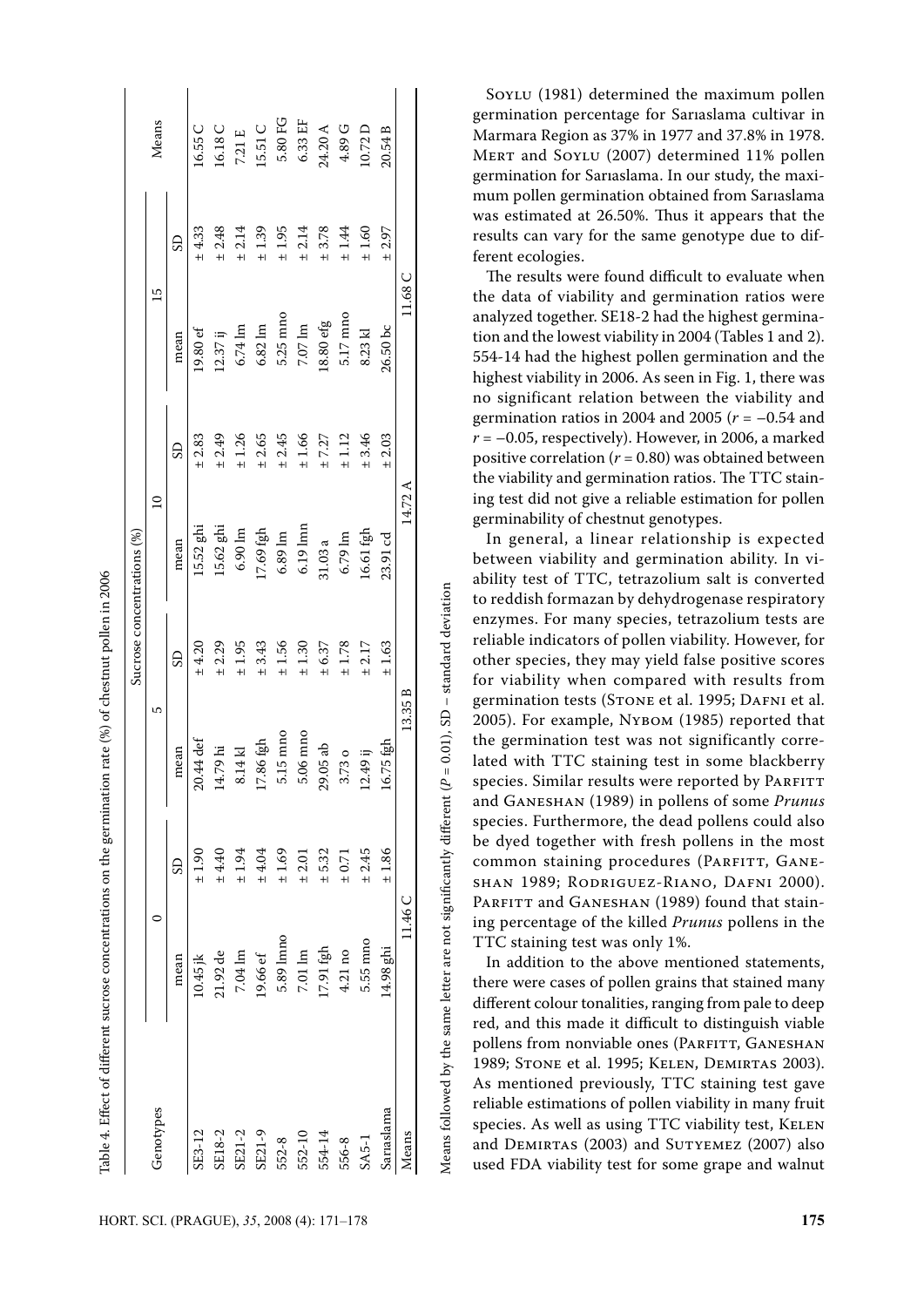

Fig. 1.Relation between the viability rates and germination rates in 2004 ( $r = -0.54$ ), 2005 ( $r = -0.05$ ) and 2006 ( $r = 0.80$ )\*\*

cultivars, respectively. Moreover it was reported that both TTC and FDA viability tests gave similar results for pollen viability. It can be deduced from this result that TTC is reliable for determining pollen viability.

The pollen germination of the examined chestnuts was affected by differing sucrose concentrations. Besides, this interaction varied as affected by years. The highest pollen germination rates were obtained from 10% sucrose concentration for all years. 1% of sucrose concentration was reported to be enough for pollen germination in chestnuts (RUTTER et al. 1990). However, Soylu (1981) used 0%, 1%, 5%, 10% and 15% concentrations for *in vitro* pollen germination. VALDIVIESSO et al. (1993), FERNANDO et al. (2006) and Mert and Soylu (2007) each preferred

to use only one concentration in their studies as 15%, 5% and 10%, respectively.

Stanley and Linskens (1985) mentioned the capability for the absorption of carbohydrate by the pollen and the advantages such as having the aerobic conditions at agar level, controlled optimum temperature and humidity when using agar + sucrose mixtures in pollen germination test. However, ETI (1991) stated that the different tests for pollen viability and germination may not be successful at the same level for every fruit species and cultivar. Expressing the impossibility of the dynamic interaction between pollen and pistil in artificial germination mediums, Taylor and Hepler (1997) stated that *in vitro* pollen germination tests were not good in some species. STÖSSER et al. (1996) pointed out that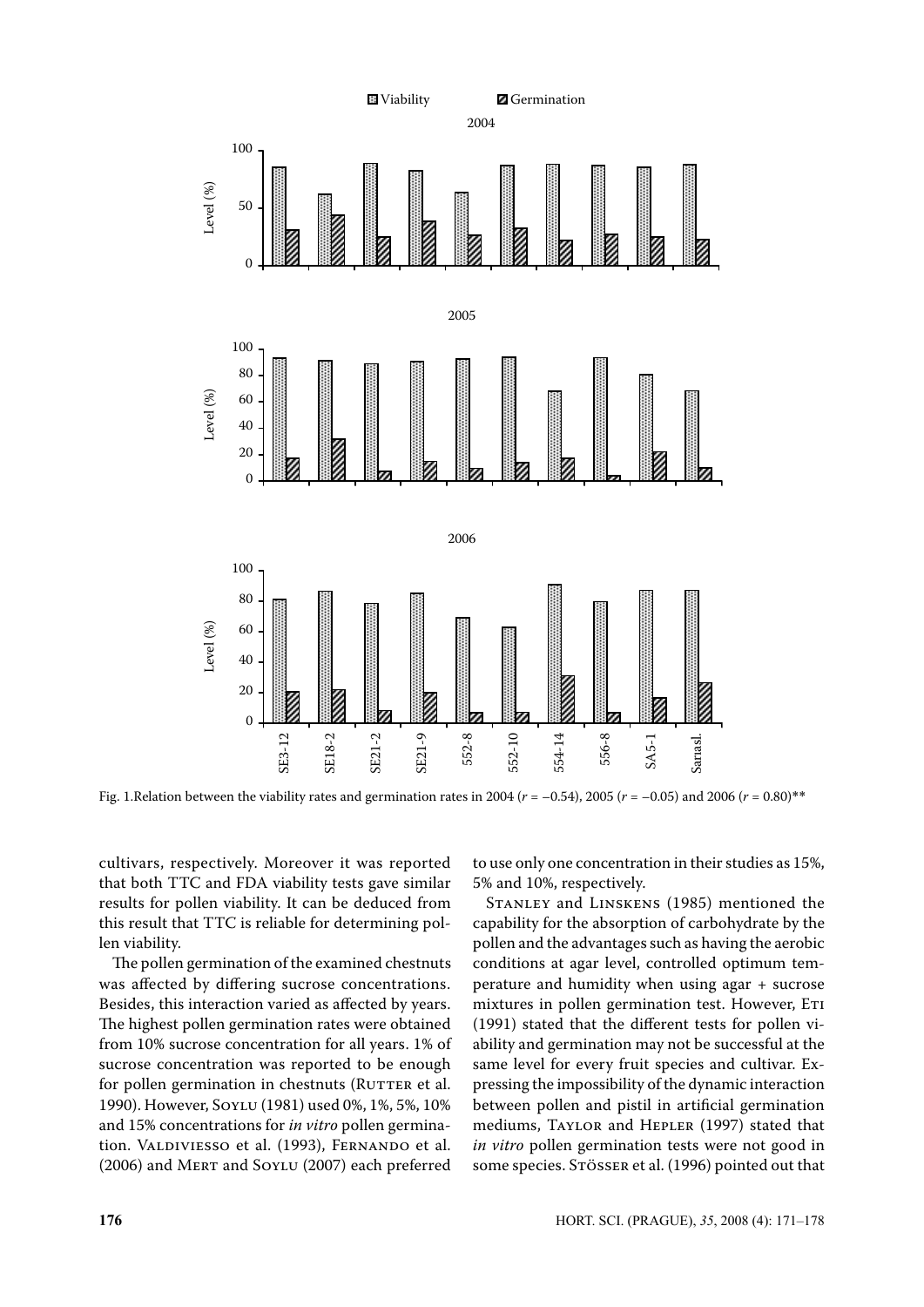the relation between fruit set and viability tests was not clear and that the most effective method was the fruit production by hand pollination**.**

#### **CONCLUSIONS**

The highest pollen germination rates were obtained at 10% sucrose for all years. In connection with this, SE18-2, 554-14, SE3-12, SE21-9, Sarıaslama and SA5-1 can be recommended as promising male parents and pollinizers. The pollen germination capability of the examined chestnut genotypes varied between years. The nutritional physiology and the negatives effects of the rainfall during the blooming period might have been the reasons for this result. In all genotypes, pollen viability was found to be higher than the germination percentage. For data over three years, there was no significant relationship between the viability and germinability in the first two years (2004 and 2005). To estimate the pollen viability of the chestnut, an adequate method should be found as an alternative to TCC and therefore more viability tests must be conducted in further investigations. Further examinations should be done extensively on the reproduction biology of chestnut since it has some floral features to limit hybridization and fruit set such as dichogamy and sexual incompatibility. Barriers to interspecific hybridization in chestnut breeding may be overcome by further improved efforts.

#### **R e f e r e n c e s**

- AYFER M., SOYLU A., 1995. Selection of chestnut cultivars (*Castanea sativa* Mill.) in Marmara Region of Turkey. In: Proceedings of the International Congress on Chestnut. October 20–23, 1993, Spoleto: 285–289.
- BEYHAN N., 1993. Research on flower biology and flower development stages of some important hazelnut cultivars. University of Ondokuz Mayıs, Graduate School of Natural Sciences. [PhD. Thesis.] 175.
- BEYHAN N., ODABAS F., 1995. A research on the germination and the viability of pollen of some important hazelnut cultivars. II. National Horticultural Congress of Turkey, 3–6 October, Adana, *1*: 484–488.
- BOLAT I., PIRLAK L., 1999. An investigation on pollen viability, germination and tube growth in some stone fruits. Turkish Journal of Agriculture and Forestry, *23*: 383–388.
- BOUNOUS G., BECCARO G., 2002. Chestnut Culture: Directions for Establishing New Orchards. Nucis – Information Bulletin of The Research Network on Nuts (FAO-CIHEAM), *11*: 30–34.
- BOUNOUS G., TORELLO MARINONI D., 2005. Chestnut: Botany, Horticulture, and Utilization. In: JANICK J. (ed.),

New Jersey, Wiley & Sons Inc., Horticultural Reviews, *31*: 291–347.

- DAFNI A., PACINI E., NEPI M., 2005. Pollen and stigma biology. In: DAFNI A., KEVAN P.G., HUSBAND B.C. (eds), Practical Pollination Biology. Cambridge, Ontario, Enviroquest Ltd.: 83–142.
- ETI S., 1991. Bazı meyve tür ve çeşitlerinde bazı *in vitro* testler yardımıyla polen canlılık ve çimlenme yeteneklerinin belirlenmesi. Çukurova Üniversitesi, Ziraat Fakültesi Dergisi, *6*: 69–80.
- FERNANDO D.D., RICHARDS J.L., KIKKERT J.R., 2006. *In vitro* germination and transient GFP expression of American chestnut (*Castanea dentata*) pollen. Plant Cell Reports, *25*: 450–456.
- JAYNES R., 1975. Chestnuts. In: Janick J., Moore J.N. (eds), Advances in Fruit Breeding. West Lafayette, Indiana, Purdue University Press: 490–503.
- KELEN M., DEMIRTAŞ I., 2003. Pollen viability, germination capability and pollen production level of some grape varieties (*Vitis vinifera* L.). Acta Physiologiae Plantarum, *25*: 229–233.
- MERT C., SOYLU A., 2007. Morphology and anatomy of pollen grains from male-fertile and male-sterile cultivars of chestnut (*Castanea sativa* Mill.). Journal of Horticultural Science & Biotechnology, *82*: 474–480.
- NEPI M., GUARNIERI M., MUGNAINI S., CRESTI L., PA-CINI E., PIOTTO B., 2005. A modified FCR test to evaluate pollen viability in *Juniperus*. Grana, *44*: 148–151.
- NYBOM H., 1985. Pollen viability assessments in blackberries (*Rubus* subgen. *Rubus*). Plant Systematics and Evolution, *150*: 281–290.
- PARFITT D.E., GANESHAN S., 1989. Comparison of procedures for estimating viability of *Prunus* pollen. HortScience, *24*: 354–356.
- RODRIGUEZ-RIANO T., DAFNI A., 2000. A new procedure to assess pollen viability. Sexual Plant Reproduction, *12*: 241–244.
- RUTTER P.A., MILLER G., PAYNE J.A., 1990. Chestnuts (*Castanea*). In: MOORE J.N., BALLINGTON J.R. Jr. (eds), Genetic Resources of Temperate Fruit and Nut Crops. Acta Horticulturae, *290*: 761–788.
- SEIIDOV A.K., 1988. Morphology, viability and fertility of sweet chestnut pollen. Subtropicheskie kul'tury, *2*: 163–167.
- SERDAR U., 1999. Selection of chestnut (*Castanea sativa* Mill.) in Sinop vicinity. In: Proceedings of the Second International Symposium on Chestnut. Acta Horticulturae, *494*: 327–332.
- SERDAR U., SOYLU A., 1999. Selection of chestnut (*Castanea sativa* Mill.) in Samsun vicinity. In: Proceedings of the Second International Symposium on Chestnut. Acta Horticulturae, *494*: 333–338.
- SOYLU A., 1981. Marmara Bölgesinde Yetiștirilmekte Olan Bazı Önemli Kestane Çeșitlerinin Çiçek Yapıları ve Meyve